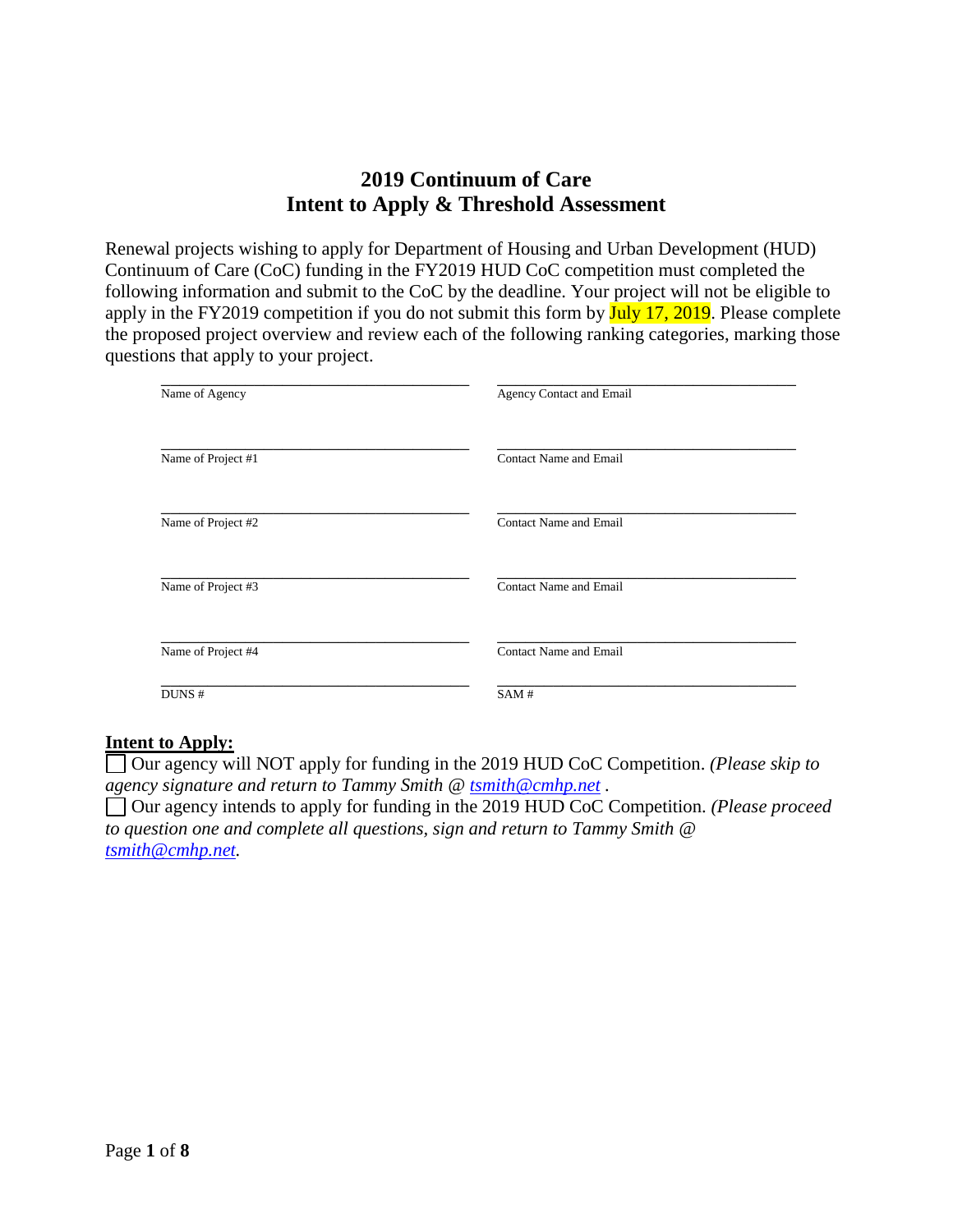### **Project Description:**

Renewal:

Are you interested in voluntarily reducing your renewal grant for reallocation?

 $\Box$ Yes  $\Box$ No

If yes, please explain why?

If yes, by what amount? If yes, describe how participants will not become homeless as a result:

|  |  | 1. The project component is: □PSH: Chronic/Not Chronic □RRH □ HMIS □TH □CES |  |  |  |  |
|--|--|-----------------------------------------------------------------------------|--|--|--|--|
|--|--|-----------------------------------------------------------------------------|--|--|--|--|

| 2. Target Population:                                                                                                                         |        |                    |          |  |
|-----------------------------------------------------------------------------------------------------------------------------------------------|--------|--------------------|----------|--|
| $\sqrt{\frac{1}{\text{Singles}\#}}$ units/ beds $\sqrt{\frac{1}{\text{Familys}\#}}$ units/ beds $\sqrt{\frac{1}{\text{Youth}\#}}$ units/ beds |        |                    |          |  |
| 3. Proposed Start Date:                                                                                                                       | , 2020 | Proposed End Date: | ,2021/22 |  |

4. Amount of funding requested: \$

### **Coordinated Assessment & Referral**

The applicant does NOT agree to participate in the CoC.

The applicant agrees to participant in Coordinated Assessment & Referral including:

- Filling all beds/units through the central prioritization list & process
- Abiding by CoC Coordinated Assessment policies & practices

### **CoC Participation**

The applicant agrees to regularly attend CoC meetings and participate on a committee.

- The applicant agency agrees to provide project level data to the CoC by:
	- a) Participating in the annual point-in-time sheltered and unsheltered count;
	- b) Submitting program reports to the CoC in a timely manner;
	- c) Participating in an annual CoC Planning, Gaps Analysis and Needs Assessment;
	- d) Submitting required LSA, HIC, PIT and GIW reports by CoC deadlines; and
	- e) Giving the Local System Administrator administrative access to your all programs reported in the HIC or providing necessary waiver request to CoC and submitting required data in a timely manner.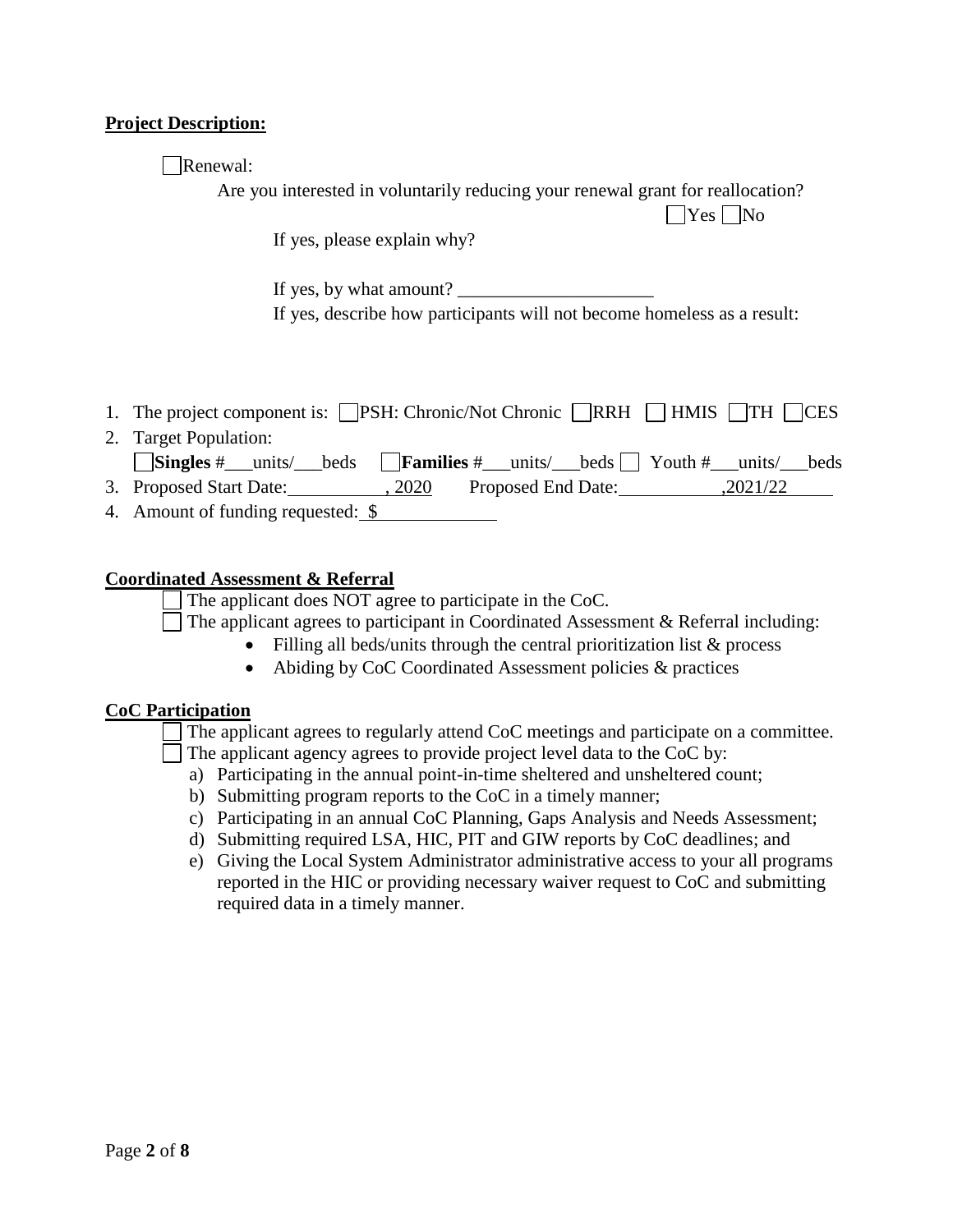## **HMIS**

- Applicant does NOT currently utilize HMIS and does not intend to if funded. (Note this will affect your eligibility if not a VAWA funded agency)
- Applicant does NOT currently utilize HMIS, but agrees to utilize if funded.

Applicant currently utilizes HMIS and assures compliance with:

- Unique user name and password
- Secure location for equipment
- Locking Screen Savers
- Virus protection with auto update
- Individual or network firewalls
- Restrictions on access to HMIS via public forums
- Compliance with HMIS policy and procedures manual
- Validation of off-site storage of HMIS data

### **Energy Star and Green Development (TH, RRH, and PSH Applicants ONLY):**

**Project does incorporate Energy Star and/or Green Development** 

- If fixed site utilizes incorporates Energy Star and/or Green Dev. in project.
- If scattered site, encourages participants to seek applicable buildings/units.

Does NOT incorporate Energy Star and/or Green Development

# **Services (TH, RRH and PSH Applicants ONLY):**

Please check ALL that apply to your program:

- $\Box$  Applicant assures that program will have and follow policies that ensure all children are enrolled in school and connected to appropriate services within the community
- $\Box$  Applicant assures that case managers will systematically assist and support clients in completing applications for mainstream benefits.
- $\Box$  Applicant assures that transportation assistance is provided to clients to attend mainstream benefit appointments, employment training, or job when appropriate.
- $\Box$  Homeless assistance providers use a single application form for four or more mainstream programs.
- $\Box$  Applicant agrees that all participants will come from the streets, emergency shelter, transitional housing (entering as homeless), institution, or place not meant for human habitation.
- $\Box$  Applicant incorporates known best practices models into project policies and practices. Check all that apply:
	- o Housing First
	- o Client Centric
	- o Barrier Free
	- o Harm Reduction

### **Chronic Homeless Preference (Renewal PSH Projects)**

Applicant agrees to give preference to Chronic Homeless when filling vacant units.

Applicant does NOT agree to give preference to Chronic Homeless when filling vacant units.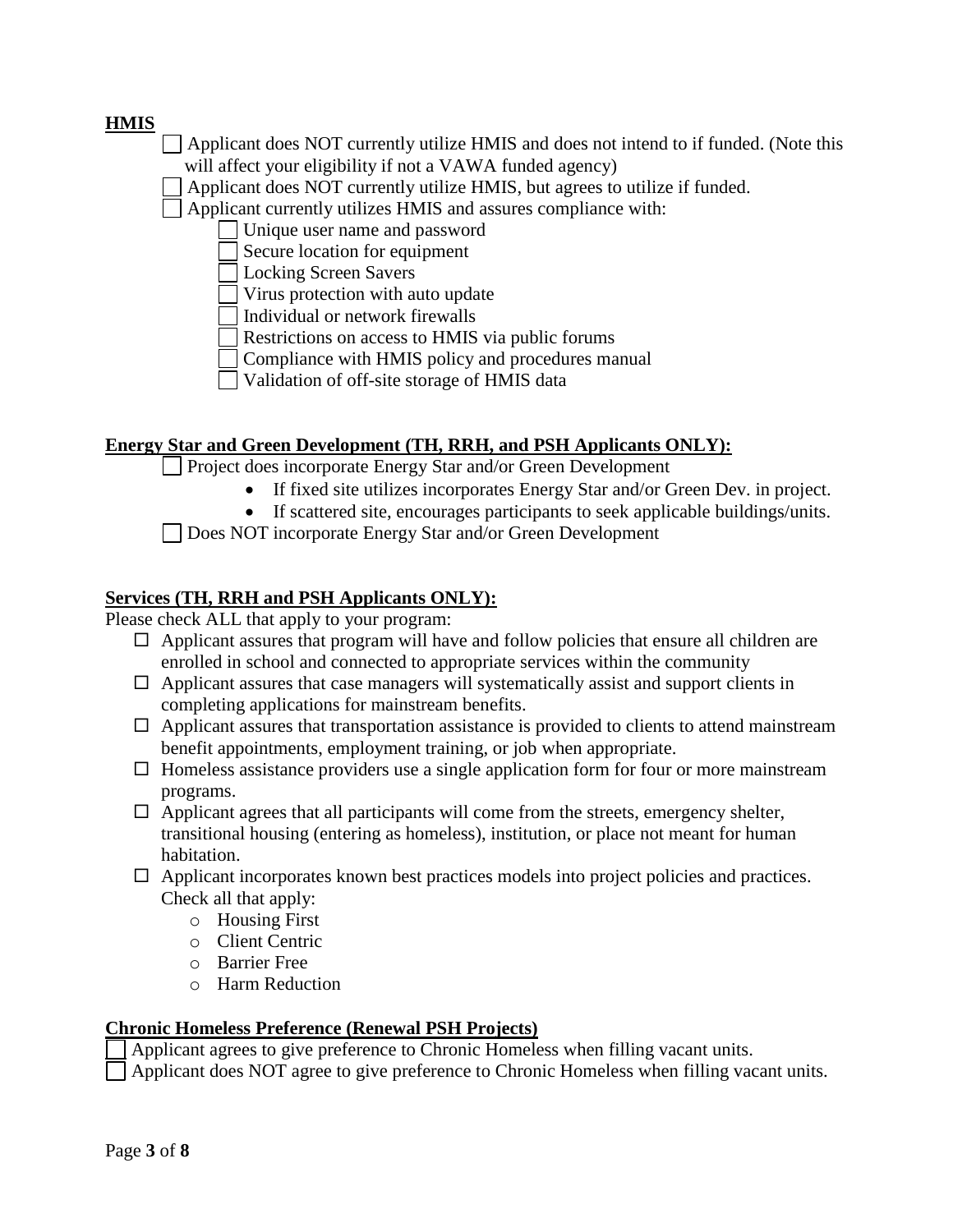### **Annual Progress Report: (RENEWAL Projects)**

| HUD and the CoC require that CoC funded projects submit an Annual Progress Report (APR)       |
|-----------------------------------------------------------------------------------------------|
| $\Box$ Applicant did NOT submit an APR for the most recent grant year.                        |
| $\Box$ Applicant submitted an APR for the most recent grant year.                             |
| Date of APR submission:                                                                       |
| Are there any outstanding findings still unresolved? $\Box$ Yes $\Box$ No<br>If yes, explain: |

## **Project Quality Threshold: (RENEWAL applicants)**

Please check ALL of the following thresholds that apply to your program/agency:

- $\square$  Draws down from eLOCCS at least quarterly
- $\square$  Submitted annual APR to CoC and HUD by deadline
- $\Box$  Assists participants achieve and maintain independent living (Does not apply to HMIS)
- $\square$  NO: Audit findings, history of financial mismanagement, untimely expenditures, major capacity issues affecting program outcomes, history of ineligible persons, or spending.
- $\Box$  Compliant with Fair Housing and Equal Opportunity
- $\Box$  NO: HUD resolutions of outstanding suspension
- $\Box$  NO: Delinquent federal debts or outstanding arrears to HUD.
- $\Box$  Applicant demonstrates all timeliness standards for grants being renewed, including that standards for the expenditure of grant funds have been met;

In the past, having letters indicating financial support ("leverage letters") for its projects improved the CoC's score in the national competition. In 2019, as in 2018, the CoC is not scored on the amount of leverage it submits and leverage documentation is not required as part of the project application. Match remains a requirement, with the exception of "leasing only" projects.

### **Match requirement – 25%**

| % of Leverage   | Total Leverage \$      |
|-----------------|------------------------|
| % of Cash Match | Total In-kind Match \$ |

Eligible Match Contributions:

- Cash match federal (excluding CoC program funds), State, local, and private sources, provided the funds from the source are not statutorily prohibited to be used as match. NOTE: Program income CAN be used as match.
- In-kind match value of any real estate property, equipment, goods, or services contributed to the project as match, provided that the recipient or sub recipient had to pay for them with grant funds, the costs would have been eligible.
- Advocacy
- Children's programming materials, events, child care services
- Counseling recovery groups, support groups, therapy
- Education, Employment & Training activities
- Financial Services
- $\blacktriangleright$  Health services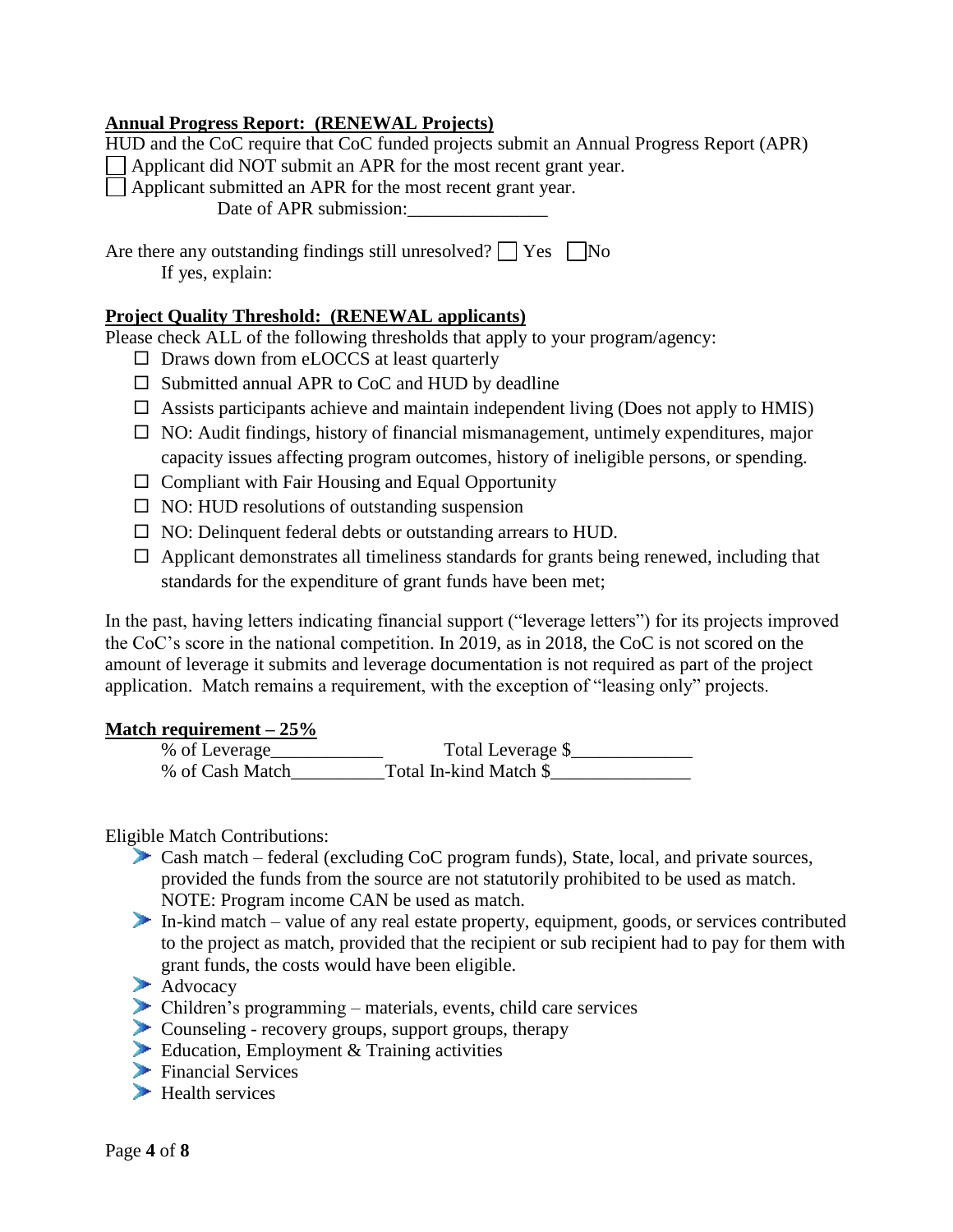$\blacktriangleright$  Housing – motel vouchers, housing search, leased value of building, etc...

- Human Resources
- **Departions**

#### Written Commitments:

- Must be documented on letterhead stationary
- Signed by an authorized representative
- Dated see FY 2019 NOFA Project Application Detailed Instructions for date range
- In your possession at the time of application submission
- $\blacktriangleright$  Must contain the following:
	- o Name of the organization providing the contribution
	- o Type of contribution
	- o Value of the contribution
	- o Name of project and sponsor organization to which the contribution will be given
	- o Date the contribution will be available

### **Housing First Questions & Resources**

For agencies with more than one project- you may complete this section once if all projects have the same eligibility criteria. If eligibility criteria differ from project to project please be specific below on which projects require eligibility and why.

1) Are applicants allowed to enter the program without income?

 $\Box$  Yes  $\Box$  No If no, please describe what the income requirements are and why they are required.

2) Are applicants allowed to enter the program even if they aren't "clean and sober" or "treatment compliant"?

 $\Box$  Yes  $\Box$  No If no, please describe what requirements exist are and why they are required.

- 3) Are applicants allowed to enter the program even if they have a criminal background?
	-

 $\Box$  Yes  $\Box$  No If no, please describe what requirements exist around criminal background are, why they are required, and describe any appeal process in place.

4) Are service and treatment plans voluntary, such that tenants cannot be exited from the project for not following through?

| $\Box$ Yes $\Box$ No | If no, please describe what the service requirements are and why |
|----------------------|------------------------------------------------------------------|
|                      | they are required.                                               |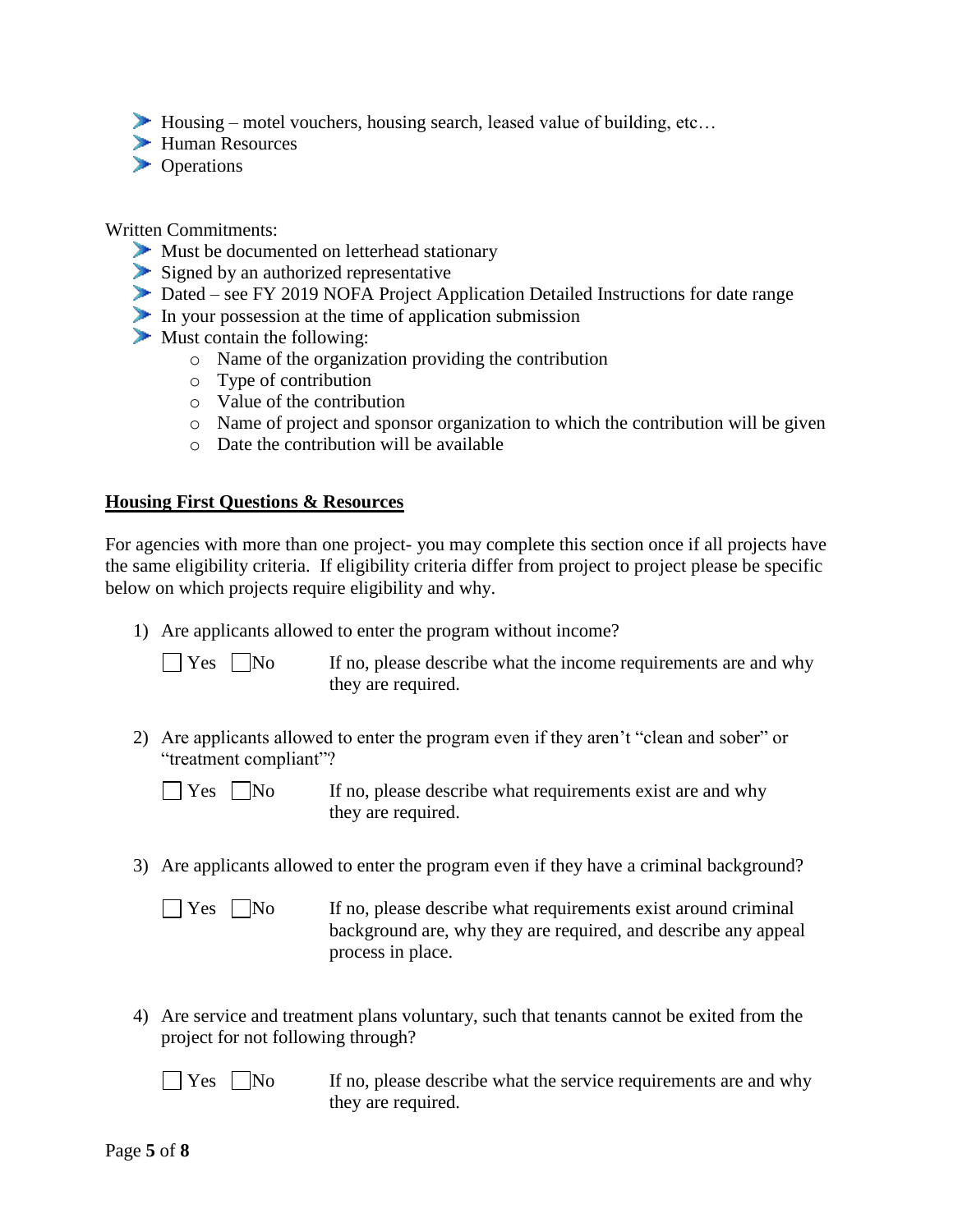### **Project Level Information:**

For agencies with more than one project- Please complete the below information for EACH of your projects that will be renewing in 2019.

### **Project #1 Description:**

1. Are you interested in voluntarily reducing your renewal grant for reallocation?  $\Box$  Yes  $\Box$  No If yes, please explain why?

| If yes, by what amount?                                                                       |
|-----------------------------------------------------------------------------------------------|
| If yes, will you still be able to serve the same number of participants with reduced funding? |
| $\Box$ Yes $\Box$ No                                                                          |

- 2. The project component is:  $\Box$ PSH  $\Box$ RRH  $\Box$  HMIS  $\Box$ TH  $\Box$ SSO (includes CES projects)
- 3. Target Population:

|  |  |  | <b>Singles #</b> __units/ __beds <b>Families #</b> __units/ __beds Youth |  |  |  |
|--|--|--|--------------------------------------------------------------------------|--|--|--|
|--|--|--|--------------------------------------------------------------------------|--|--|--|

- #\_\_\_units/\_\_\_beds
- 4. Current Grant Term:
- 5. Amount of funding requested: \$

## **6. Annual Progress Report:**

| HUD and the CoC require that CoC funded projects submit an Annual Progress Report (APR) |
|-----------------------------------------------------------------------------------------|
| $\Box$ Applicant did NOT submit an APR for the most recent grant year.                  |
| $\Box$ Applicant submitted an APR for the most recent grant year.                       |
| Date of APR:                                                                            |
|                                                                                         |
|                                                                                         |

- 7. Are there any outstanding findings still unresolved?  $\Box$  Yes  $\Box$  No If yes, explain:
- **8. Cash Match**

% of Cash Match\_\_\_\_\_\_\_\_\_\_

**Written commitments are required for all project applicants. Commitment letters must be dated within 60 days of the CoC application deadline of September 30, 2019. Commitment letters must be submitted with each project application.** 

### **Project #2 Description:**

1. Are you interested in voluntarily reducing your renewal grant for reallocation?  $\Box$ Yes  $\Box$ No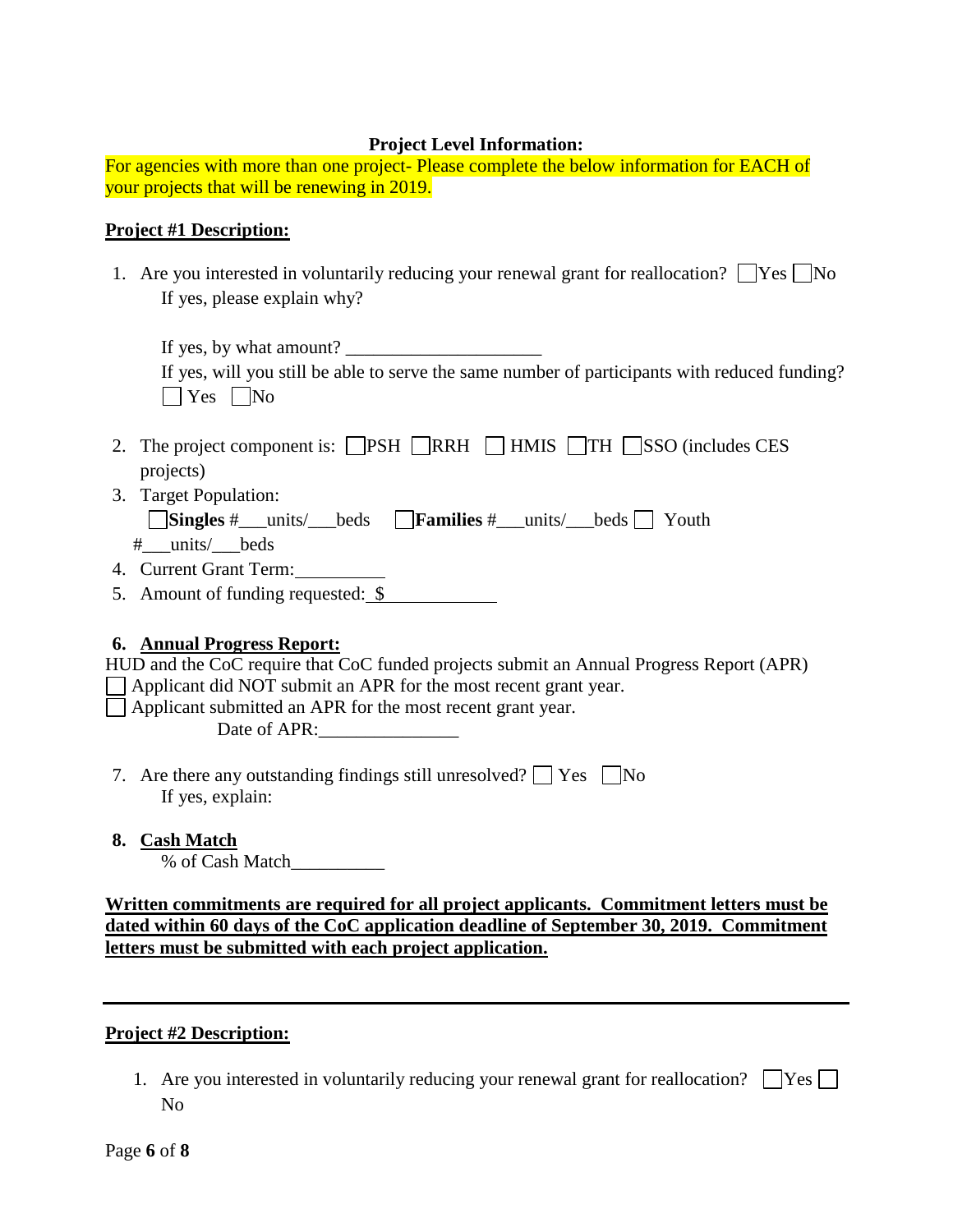If yes, please explain why?

If yes, by what amount? \_\_\_\_\_\_\_\_\_\_\_\_\_\_\_\_\_\_\_\_\_

If yes, will you still be able to serve the same number of participants with reduced  $fundina?$ 

| funding?                                                                                           |
|----------------------------------------------------------------------------------------------------|
| - INo<br>Yes                                                                                       |
|                                                                                                    |
|                                                                                                    |
| 2. The project component is: $\Box$ PSH $\Box$ RRH $\Box$ HMIS $\Box$ TH $\Box$ SSO (includes CES) |
| 3. Target Population:                                                                              |
| Singles #__units/__beds Families #__units/__beds Youth                                             |
| # units/ beds                                                                                      |
| 4. Current Grant Term:                                                                             |
| 5. Amount of funding requested: \$                                                                 |
|                                                                                                    |
| <b>Annual Progress Report:</b><br>6.                                                               |
| HUD and the CoC require that CoC funded projects submit an Annual Progress Report (APR)            |
| Applicant did NOT submit an APR for the most recent grant year.                                    |
| Applicant submitted an APR for the most recent grant year.                                         |
| Date of APR:                                                                                       |
| 7. Are there any outstanding findings still unresolved? $\Box$ Yes $\Box$ No                       |
| If yes, explain:                                                                                   |
|                                                                                                    |
| <b>Cash Match</b><br>8.                                                                            |
| % of Cash Match                                                                                    |

**Written commitments are required for all project applicants. Commitment letters must be dated within 60 days of the CoC application deadline of September 30, 2019. Commitment letters must be submitted with each project application.** 

### **Additional Applicant Questions**

5) Briefly describe any innovative practices or policies your project implemented during the past calendar year, and their impact on project performance (*1000 character limit*).

6) Please indicate the number of clients who were terminated from your project during the past calendar year, noting the termination rationale/circumstances in each case.